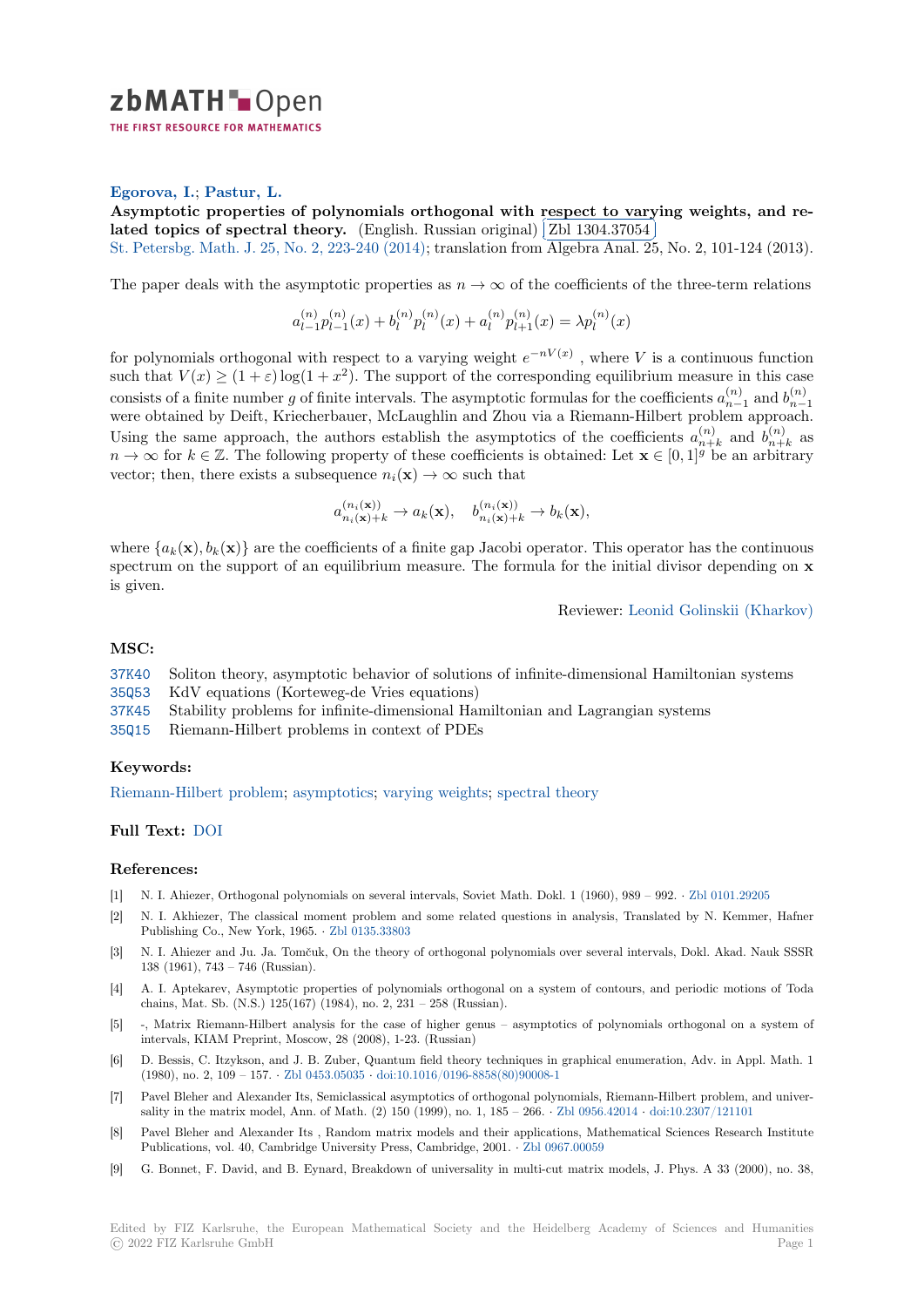6739 – 6768. *·* Zbl 0963.82021 *·* doi:10.1088/0305-4470/33/38/307

- [10] Édouard Brézin, Vladimir Kazakov, Didina Serban, Paul Wiegmann, and Anton Zabrodin , Applications of random matrices in physics, NATO Science Series II: Mathematics, Physics and Chemistry, vol. 221, Springer, Dordrecht, 2006. *·* Zbl 1120.82001
- [11] V. Buslaev and L. Pastur, A class of the multi-interval eigenvalue distributions of matrix models and related structures, Asymptotic co[mbinatorics wit](https://zbmath.org/0963.82021)h [application to mathematical phys](https://dx.doi.org/10.1088/0305-4470/33/38/307)ics (St. Petersburg, 2001) NATO Sci. Ser. II Math. Phys. Chem., vol. 77, Kluwer Acad. Publ., Dordrecht, 2002, pp. 51 – 70. *·* Zbl 1041.81024
- [12] V. S. Buyarov and E. A. Rakhmanov, On families of measures that are balanced in the external field on the [real axis, Mat.](https://zbmath.org/1120.82001) Sb. 190 (1999), no. 6, 11 – 22 (Russian, with Russian summary); English transl., Sb. Math. 190 (1999), no. 5-6, 791 – 802. *·* Zbl 0933.31002 *·* doi:10.1070/SM1999v190n06ABEH000407
- [13] P. A. Deift, Orthogonal polynomials and random matrices: a Riem[ann-Hilbert app](https://zbmath.org/1041.81024)roach, Courant Lecture Notes in Mathematics, vol. 3, New York University, Courant Institute of Mathematical Sciences, New York; American Mathematical Society, Providence, RI, 1999. *·* Zbl 0997.47033
- [14] [Percy A. Deift,](https://zbmath.org/0933.31002) [Alexander R. Its, and Xin Zhou, A Rieman](https://dx.doi.org/10.1070/SM1999v190n06ABEH000407)n-Hilbert approach to asymptotic problems arising in the theory of random matrix models, and also in the theory of integrable statistical mechanics, Ann. of Math. (2) 146 (1997), no. 1, 149 – 235. *·* Zbl 0936.47028 *·* doi:10.2307/2951834
- [15] P. Deift, T. Kriecherba[uer, K. T.-R. Mc](https://zbmath.org/0997.47033)Laughlin, S. Venakides, and X. Zhou, Uniform asymptotics for polynomials orthogonal with respect to varying exponential weights and applications to universality questions in random matrix theory, Comm. Pure Appl. Math. 52 (1999), no. 11, 1335 – 1425. , https://doi.org/10.1002/(SICI)1097-0312(199911)52:113.0.CO;2-1 *·* Zbl 0944.42013
- [16] P. Deift[, T. Kriecherbau](https://zbmath.org/0936.47028)e[r, K. T-R McLaughlin](https://dx.doi.org/10.2307/2951834), S. Venakides, and X. Zhou, Strong asymptotics of orthogonal polynomials with respect to exponential weights, Comm. Pure Appl. Math. 52 (1999), no. 12, 1491 – 1552. , https://doi.org/10.1002/(SICI)1097- 0312(199912)52:123.3.CO;2-R *·* Zbl 1026.42024
- [17] [Hershel M.](https://zbmath.org/0944.42013) Farkas and Irwin Kra, Riemann surfaces, Graduate Texts in Mathematics, vol. 71, Springer-Verlag, New Y[ork-](https://zbmath.org/0944.42013)Berlin, 1980. *·* Zbl 0764.30001
- [18] Roberto Fernández, Jürg Fröhlich, and Alan D. Sokal, Random walks, critical phenomena, and triviality in quantum field theory, Texts and Monographs [in Physics, Spri](https://zbmath.org/1026.42024)nger-Verlag, Berlin, 1992. *·* Zbl 0761.60061
- [19] A. S. Fokas, A. R. It\cdot s, and A. V. Kitaev, Discrete Painlevé equations and their appearance in quantum gravity, Comm. Math. Phys. 1[42 \(1991\), no. 2](https://zbmath.org/0764.30001), 313 – 344. *·* Zbl 0742.35047
- [20] A. S. Fokas, A. R. It\cdot s, and A. V. Kitaev, The isomonodromy approach to matrix models in 2D quantum gravity, Comm. Math. Phys. 147 (1992), no. 2, 395 – 430. *·* Zbl 0760.35051
- [21] P. J. Forrester, Log-gases and random matrices, London Mathematical Society Monographs Series, vol. 34, Princeton University Press, Princeton, NJ, 2010. *·* Zbl 1217.8200[3](https://zbmath.org/0742.35047)
- [22] A. B. J. Kuijlaars and K. T-R McLaughlin, Generic behavior of the density of states in random matrix theory and equilibrium problems in the presence of reala[nalytic external](https://zbmath.org/0760.35051) fields, Comm. Pure Appl. Math. 53 (2000), no. 6, 736 – 785. , https://doi.org/10.1002/(SICI)1097-0312(200006)53:63.0.CO;2-5 *·* Zbl 1022.31001
- [23] K. T.-R. McLaughlin and P[. D. Miller, Th](https://zbmath.org/1217.82003)e \overline{\partial } steepest descent method for orthogonal polynomials on the real line with varying weights, Int. Math. Res. Not. IMRN , posted on (2008), Art. ID rnn 075, 66. *·* Zbl 1157.42007 *·* doi:10.1093/imrn/rnn075
- [24] L. A. Pastur, Spectral and probabilistic aspects of matrix models, [Algebraic and g](https://zbmath.org/1022.31001)eometric methods in mathematical physics (Kaciveli, 1993) Math. Phys. Stud., vol. 19, Kluwer Acad. Publ., Dordrecht, 1996, pp. 207 – 242. *·* Zbl 0844.15009
- [25] L. Pastur, From random matrices to quasi-periodic Jacobi matrices via orthogonal polynomials, J. Approx. T[heory 139 \(2006](https://zbmath.org/1157.42007)), [no. 1-2, 269 – 292.](https://dx.doi.org/10.1093/imrn/rnn075) *·* Zbl 1118.15023 *·* doi:10.1016/j.jat.2005.09.006
- [26] Leonid Pastur and Alexander Figotin, Spectra of random and almost-periodic operators, Grundlehren der Mathematischen Wissenschaften [Fundamental Principles of Mathematical Sciences], vol. 297, Springer-Verlag, Berl[in, 1992.](https://zbmath.org/0844.15009) *·* Zbl 0752.47002
- [27] Leonid Pastur and Mariya Shcherbina, Eigenvalue distribution of large random matrices, Mathematical Surveys and Monographs, vol. 171, A[merican Mathem](https://zbmath.org/1118.15023)at[ical Society, Providence, RI,](https://dx.doi.org/10.1016/j.jat.2005.09.006) 2011. *·* Zbl 1244.15002
- [28] Franz Peherstorfer and Peter Yuditskii, Asymptotic behavior of polynomials orthonormal on a homogeneous set, J. Anal. Math. 89 (2003), 113 – 154. *·* Zbl 1032.42028 *·* doi:10.1007/BF02893078
- [29] Edward B. Saff and Vilmos Totik, Logarithmic potentials with external fields, Grundlehren der Mathematischen Wissenschaften [Fundamental Principles of Mathematical Sciences], vol. 31[6, Springer-Ver](https://zbmath.org/1244.15002)lag, Berlin, 1997. Appendix B by Thomas Bloom. *·* Zbl 0881.31001
- [30] Barry Simon, Szegő's theore[m and its descen](https://zbmath.org/1032.42028)d[ants, M. B. Porter Lectur](https://dx.doi.org/10.1007/BF02893078)es, Princeton University Press, Princeton, NJ, 2011. Spectral theory for  $\% \sup2$ ; perturbations of orthogonal polynomials. *·* Zbl 1230.33001
- [31] Mikhail Sodin and Peter Yuditskii, Almost periodic Jacobi matrices with homogeneous spectrum, infinite-dimensional Jacobi inversion, and Ha[rdy spaces of ch](https://zbmath.org/0881.31001)aracter-automorphic functions, J. Geom. Anal. 7 (1997), no. 3, 387 – 435. *·* Zbl 1041.47502 *·* doi:10.1007/BF02921627
- [32] Herbert Stahl and Vilmos Totik, General orthogonal polynomials, Encyc[lopedia of Math](https://zbmath.org/1230.33001)ematics and its Applications, vol. 43, Cambridge University Press, Cambridge, 1992. *·* Zbl 0791.33009
- [33] S. P. Suetin, On trace formulas for a class of Jacobi operators, Mat. Sb. 198 (2007), no. 6, 107 138 (Russian, wi[th Russian sum](https://zbmath.org/1041.47502)[mary\); English transl., Sb.](https://dx.doi.org/10.1007/BF02921627) Math. 198 (2007), no. 5-6, 857 – 885. *·* Zbl 1175.47031 *·* doi:10.1070/SM2007v198n06ABEH003864
- [34] Gábor Szegő, Orthogonal polynomials, 4th ed., American Mathematical Society, Providence, R.I., 1975. American Mathematical Society, Colloquium Publications, Vol. XXIII. *·* [Zbl 65.0](https://zbmath.org/0791.33009)278.03